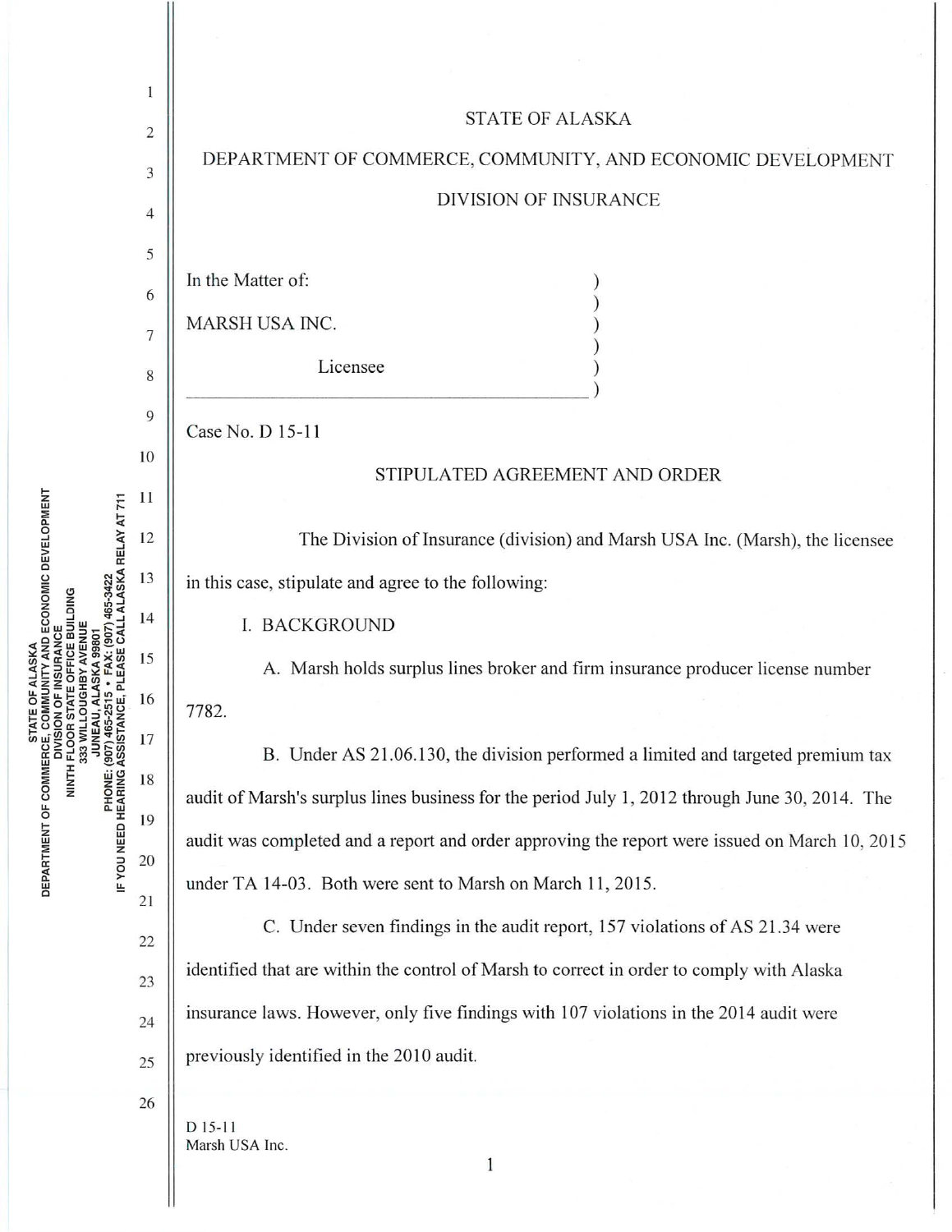'ALASKA<br>JNITY AND ECONOMIC DEVELOPMENT<br>INSURANCE IF YOU NEED HEARING ASSISTANCE, PLEASE CALL ALASKA RELAY AT 711<br>IF YOU NEED HEARING ASSISTANCE, PLEASE CALL ALASKA RELAY AT 711 OFFICE BUILDING DEPARTMENT OF COMMERCE, COM NINTH FLOOR<br>333 WIL

 $\mathbf{1}$ 

 $\overline{c}$ 

3

 $\overline{4}$ 

5

6

D. The 107 violations of AS 21.34 subject Marsh to civil penalties under AS 21.34.230.

**II. TERMS OF AGREEMENT** 

1. The division agrees that the next audit performed on Marsh related hereto will exclude any quarter before July 1, 2015.

2. For the TA 14-03 audit violations, Marsh agrees to pay a civil penalty under AS 21.34.230 in the amount of \$50,000 with \$25,000 suspended. The unsuspended penalty of \$25,000 is payable within three months from the time Marsh is notified that the director has signed the order approving this agreement.

3. In the event Marsh is found to have violated the Alaska insurance laws during the next audit, the suspended portion of the penalty referenced in paragraph 2 will be reinstated. Marsh also will be subject to any and all sanctions authorized by the insurance laws including imposing additional penalties.

4. By signing this agreement, Marsh understands and agrees that any failure to comply with the terms of this agreement may be grounds to revoke, suspend, or non-renew Alaska surplus lines broker and firm insurance producer license number 7782.

5. Marsh understands that this agreement is not binding on the parties unless and until the director signs the order approving the agreement.

DATED:  $\|\cdot\|_{15}$  $D$  15-11 Marsh USA Inc.

**DIVISION OF INSURANCE** 

By:

Rebecca Nesheim Tax Auditor

 $\overline{2}$